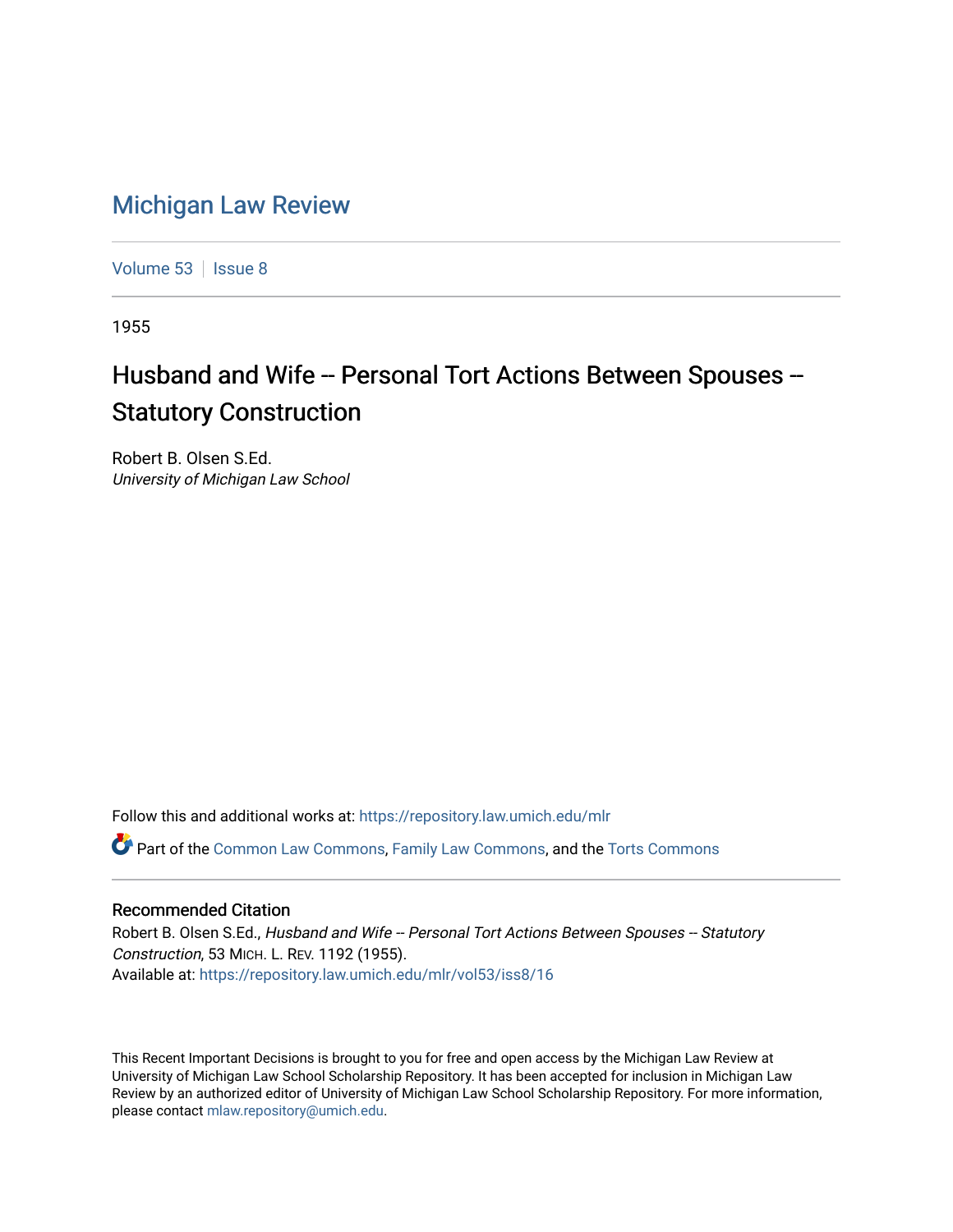HUSBAND AND WIFE-PERSONAL TORT ACTIONS BETWEEN SPOUSES-STATUTORY CoNSTRUCTION-Following an interlocutory divorce decree, and while the parties were living apart from one another, defendant allegedly assaulted the plaintiff. The trial court dismissed her complaint on the ground that no action could be brought by one spouse against the other for personal torts committed during coverture. On appeal, *held,* reversed, three judges dissenting and one concurring. The Judicial Code and the Husband and Wife Statutes of Utah,<sup>1</sup> when considered together, entitle a married woman to maintain an action against her husband for injuries intentionally inflicted upon her. *Taylor v. Patten*, 2 Utah (2d) 404, 275 P. (2d) 696 (1954).

It is a familiar principle of the common law that one spouse is not liable to the other in tort. Some of the early cases cited as a basis for this principle the doctrine that husband and wife were one person,2 but most of the later cases also justify the rule as being necessary to the preservation of domestic tranquility.3 With the advent of the Married Women's Property Acts, designed

<sup>1</sup> Utah Code Ann. (1953) §§78-11-1, 30-2-1 et seq.

<sup>2</sup>See, e.g., Phillips v. Barnet, Q.B.D. 436 (1876). The origin of the unity doctrine is described in BRYCE, STUDIES IN HisTORY AND JumsPRODBNCE, 2d ed., 819 (1901).

<sup>3</sup> Abbott v. Abbott, 67 Me. 304 (1877); Thompson v. Thompson, 218 U.S. '611, 31 S.Ct. 111 (1910). In Roberts v. Roberts, 185 N.C. 566, 118 S.E. 9 (1923), the court noted a further argument in favor of the immunity: the desirability of avoiding the "unseemly spectacle of transmuting family bickering into court actions." An applicable statute, however, had abrogated the former law. See PROSSER, TORTS 898 (1941).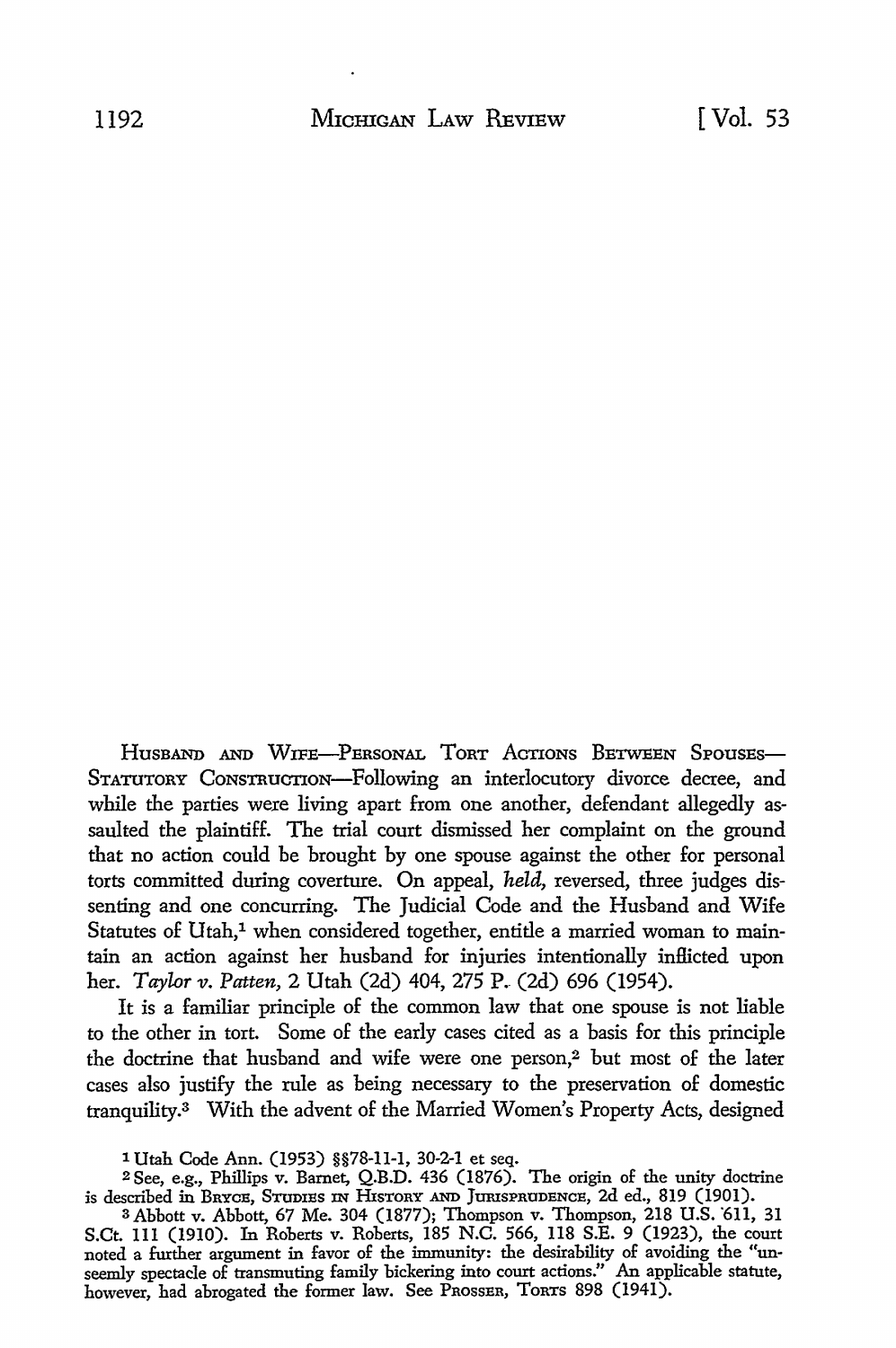to emancipate married women from many of the disabilities imposed upon them by the common law, great inroads were made on both the unity concept and the resulting interspousal immunity. Dozens of cases have involved the application of these statutes to the issue presented in the principal case, and dozens more have involved negligence actions between spouses.4 With only seven states unreported on these issues, $5$  the returns show that the common law is still a persistent vote getter; it has lost support in only fifteen states.<sup>6</sup> Here and there it has received the support of express statutory provisions,<sup>7</sup> but its principal strength is to be found in judicial construction of statutes which vary greatly in language from state to state.

In only three states have express statutory provisions settled the question in favor of allowing such suits. $8$  Elsewhere the same result has been achieved by one or more of at least four judicial methods. In several states it has been reached by liberal interpretation of certain general provisions giving married women access to the courts, and causes of action, for the enforcement of various personal and property rights.<sup>9</sup> As in the case of statutes under which a contrary result has been reached, these statutes are by no means uniform in language.10 In the principal case the court employed this method without conspicuous success. The extent to which statutory language<sup>11</sup> was stretched, and the court's disregard of several cardinal rules of construction, is well pointed out by the dissenters. The court rescued itself, however, by calling upon a second judicial method for reversing the common law rule. This method calls for an exami-

<sup>4</sup> Cases of both kinds are collected in 160 A.L.R. 1406 (1946) and earlier annotations there referred to. See also 2 A.L.R. Supp. Dec. 739 (1952) and 1955 A.L.R. Supp. Dec. 351.

<sup>5</sup>Arizona, Florida, Kansas, Nevada, New Mexico, Oregon, and South Dakota. The Wisconsin court has already had occasion to interpret the Arizona statute [Ariz. Code Ann. (1939) §§63-302, 63-303] and has concluded that the immunity is abolished in that state also. Jaeger v. Jaeger, 262 Wis. 14, 53 N.W. (2d) 740 (1952). The Arizona cases cited by the court involved torts against the property, rather than the person, of the spouse.

6 Alabama, Arkansas, Connecticut, Colorado, Idaho, Kentucky, New Hampshire, North Carolina, North Dakota, New York, Ohio, Oklahoma, South Carolina, Wisconsin, and Utah. Cases and statutes are cited below.

<sup>7</sup> Ill. Rev. Stat. (1952) c. 68, §1, amended shortly after the Illinois Supreme Court adopted the minority view in Brandt v. Keller, 413 Ill. 503, 109 N.E. (2d) 729 (1952). See Mass. Gen. Laws (Ter. ed., 1932) c. 209, §6, for a provision bordering on a prohibition of such actions.

s 14 N.Y. Consol. Laws (McKinney, 1941) §57; N.C. Gen. Stat. (Supp. 1953) §52-10.1; Wis. Stat. (1953) §246.075 (confers upon husbands a right of action in tort against their wives, §246.07 having been construed in Wait v. Pierce, 191 Wis. 202, 209- N.W. 475 (1926), to create a similar right in married women).

<sup>9</sup>Rains v. Rains, 97 Colo. 19, 46 P. (2d) 740 (1935); Brown v. Gosser, note 8 supra, Gilman v. Gilman, 78 N.H. 4, 95 A. 657 (1915); Fitzmaurice v. Fitzmaurice, 62 N.D. 191, 242 N.W. 526 (1932); Prosser v. Prosser, 114 S.C. 45, 102 S.E. 787 (1920); Wait v. Pierce, note 8 supra.

10 Compare the statutory provisions relied upon in the cases cited in note 9 supra. These statutes are currently Colo. Rev. Stat. (1953) c. 90, art. 2-2; Ky. Rev. Stat. (1953) §404.060; N.H. Rev. Laws (1942) c. 340, §1; N.D. Rev. Code (1943) §14-0705; S.C. Code (1952) §10-216; Wis. Stat. (1953) §246.07.

<sup>11</sup>The specific language relied upon by the court appears in Utah Code Ann. (1953) §§30-2-2 and 30-2-4.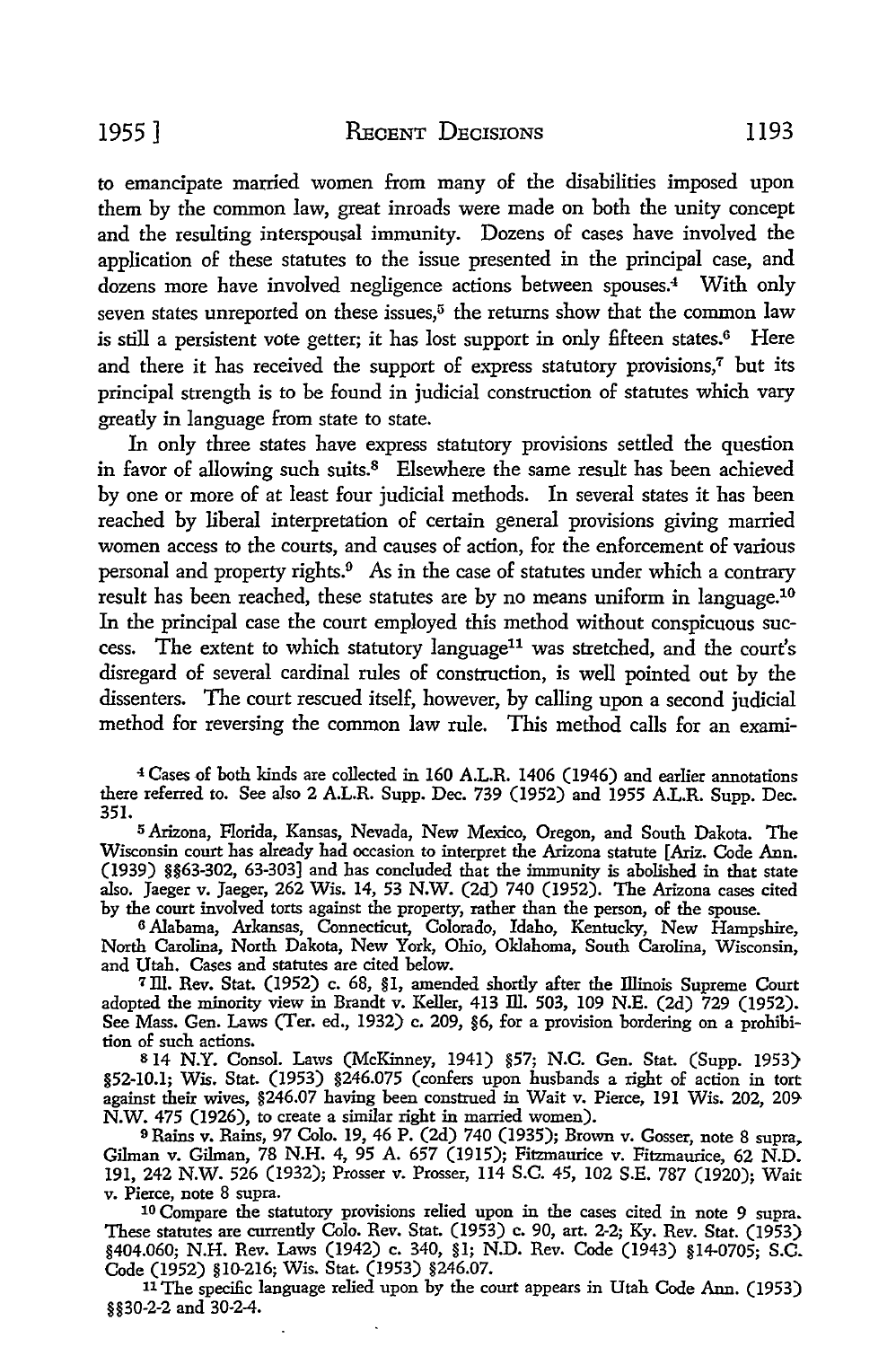nation of the statute as a whole; if the substance of the unity doctrine has been undercut by conferring upon married women full rights to hold property in their own names, free from their husbands' control and not subject to his debts and liabilities, and if at the same time access to the courts has been given for the preservation of these rights, then the unity doctrine itself has ceased to exist.12 The court simply concludes that the immunity role, as the offspring of the unity doctrine, has perished with its parent.

The concurring opinion invokes a third approach to the issue. It embodies the view that the common law rule had more than one parent; in addition to the unity doctrine, concededly abolished by the statute, there is also the matter of domestic tranquility to contend with. The statute having been silent on this matter, it is felt that the court is free to decide whether any vitality remains in the public policy basis of the immunity rule. Moreover, the danger of collusive suits designed to defraud insurance companies is deemed significant. The concurring judge sees danger of both marital disharmony and collusion, and would therefore limit the remedial effect of the statutes to cases in which the parties have obtained at least an interlocutory divorce decree.13 The weaknesses of the argument that family harmony is jeopardized by the liberal rule have often been pointed out<sup>14</sup> and need not be repeated here. There is also rebuttal to the argument that collusive suits will result: (1) the insurance companies may exempt themselves from such liability by contract; (2) if necessary, a statute might be enacted to provide a similar exemption, at least where the policy does not expressly provide for such coverage;15 and (3) experience in states which have long allowed these suits has not demonstrated the validity of the collusion argument.16

The fourth approach is illustrated in the dissenting opinion, where it is implied that policy considerations are inseparable from the unity doctrine in the process of determining whether the immunity rule continues in effect. Thus, a statute does not abrogate the common law unless it serves the dual

<sup>12</sup>Some of the cases in which this reasoning has been invoked, and current statutes which have been so construed, are Johnson v. Johnson, 201 Ala. 41, 77 S. 335 (1917) [Ala. Code (1940) tit. 34, §65 et seq.]; Brown v. Brown, 88 Conn. 43, 89 A. 889 (1914) [Conn. Gen. Stat. (1949) §7307]; Lorang v. Hays, 69 Idaho 440, 209 P. (2d) 733 (1949) [Idaho Code (1948) §32-901 et seq.]; Damm v. Elyria Lodge No. 465, 158 Ohio St. 107, 107 N.E. (2d) 337 (1952) [Ohio Rev. Code (Baldwin, 1953) §§3103.03 to 3103.08].

13 See 48 CoL. L. REv. 961 (1948), where it is argued that such actions between former spouses should no longer be denied.

14 See, e.g., Courtney v. Courtney, 184 Okla. 395, 87 P. (2d) 660 (1938); PROSSER, TORTS 898 et seq. (1941); Morris, "What Price Marriage," 1946 Ins. L.J. 911 at 942. 15 A statute of this type has been enacted in New York. 27 N.Y. Consol. Laws

(McKinney, 1949) §167(3). 16 Interspousal tort actions have been permitted in some states for more than forty years, yet Illinois is the only state in which legislation has resulted in a return to the common law rule. It may also be doubted that experience led to the reversal in Illinois, since the statute was amended very shortly after the minority view had been adopted by the courts of that state. See note 7 supra.